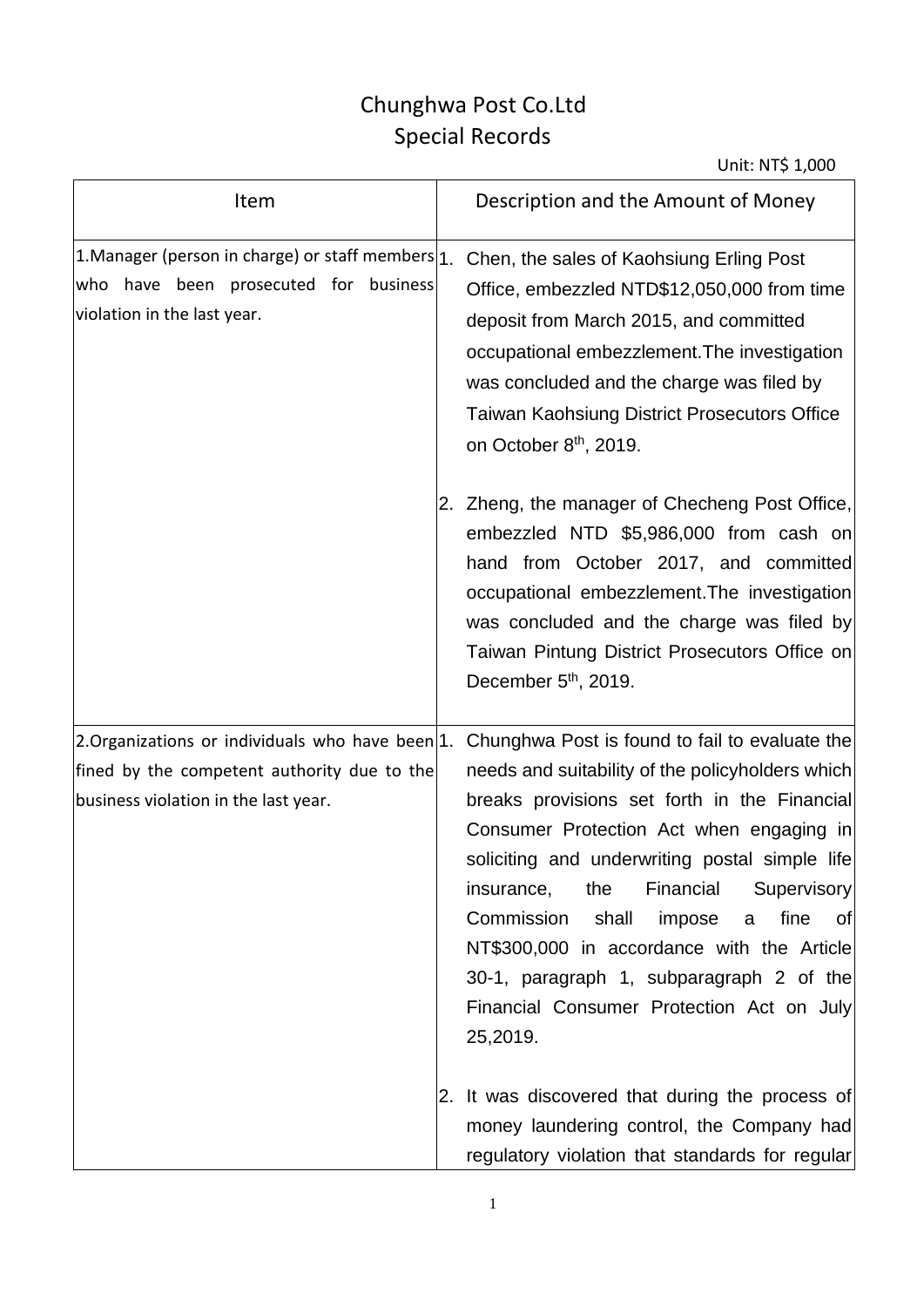|                                                                                                                                                 | review and guidelines for operation process<br>have not been stipulated based on client<br>importance and degrees of risk. Hence, the<br>Financial Supervisory Commission imposed a<br>fine of NT\$500,000 based on Paragraph 5 of<br>Article 7 of Money Laundering Control Act on<br>July 25,2019                                                                                                                                                                                                                                                                                                                       |
|-------------------------------------------------------------------------------------------------------------------------------------------------|--------------------------------------------------------------------------------------------------------------------------------------------------------------------------------------------------------------------------------------------------------------------------------------------------------------------------------------------------------------------------------------------------------------------------------------------------------------------------------------------------------------------------------------------------------------------------------------------------------------------------|
| 3. Organizations or individuals who have been $ _1$<br>corrected by the competent authority due to<br>the business negligence in the last year. | In a targeted examination, the FSC found that<br>Chunghwa Post, when providing savings and<br>remittances businesses, had deficiencies in<br>anti-money laundering measures including<br>undertaking CDD and identifying beneficial<br>owners, in cyber security reporting, and in<br>management and then disturbed the sound<br>operation. Considering that Chunghwa Post<br>had taken improvement measures, The FSC<br>issued a reprimand in accordance with<br>Subparagraph 1 of Article 12 of Postal<br>Remittances and Savings Act on August 12,<br>2019.                                                           |
|                                                                                                                                                 | 2. Chunghwa Post is found to break provisions<br>set forth in the Insurance Act when engaging in<br>postal simple life insurance business, the<br>Supervisory Commission<br>Financial<br>shall<br>propose corrective measures in accordance<br>with Article 149, paragraph 1 of the Insurance<br>Act on July 25,2019. The violation incidents<br>are as follows:<br>(1) Fail to evaluate the needs and suitability of<br>the policyholders during engagements of<br>soliciting and underwriting postal simple life<br>insurance.<br>(2) The operating procedure of purchasing<br>insurance contract was not conducted at |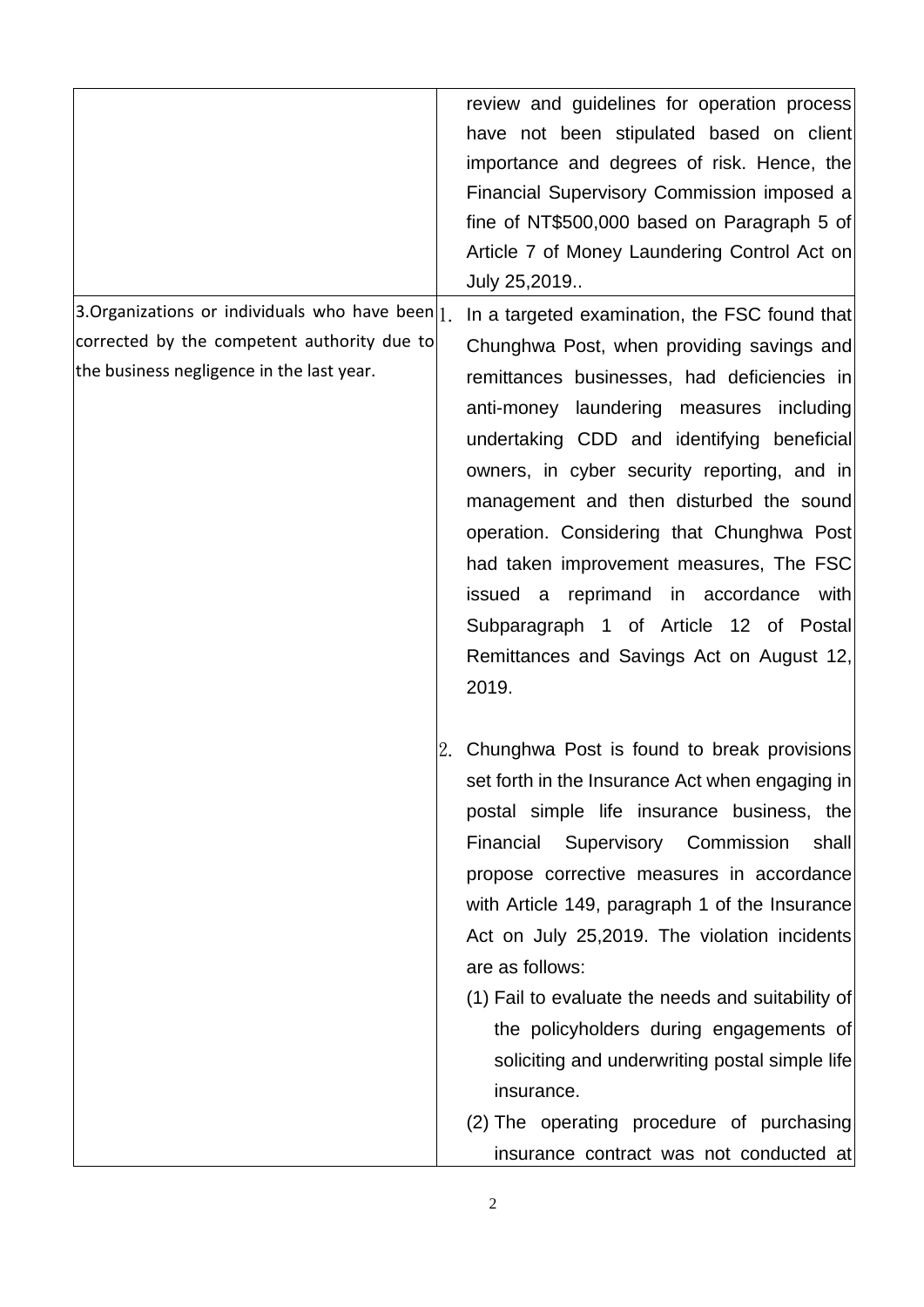the life insurance counter.

- (3) Fail to keep properly the policy confirmation slip, or the submission process of insurance policy is defective.
- (4) The process of underwriting a policy is defective.
- (5) The auditor of the self-inspection affairs inspects the business that he/she is in charge of.
- (6) The random inspection documents are not covered in the self-inspection working papers.
- (7) The inspection scope of the legal compliance self-inspection affair is valid within the same date and has become a mere formality.
- (8) The payment operation was not conducted in accordance with the internal regulations and was not included in the self-inspection items.
- (9) The address verification mechanism has flaws.
- (10) The customer complaints, pleas and appeals are not handled in accordance with standard procedures.
- (11) Detailed contents of the insurance contract are not filled out under the internal regulations.
- (12) Fail to deliver the proposal of insurance that has not been entered into the official registration record.
- (13) The policy loan and address alteration are not conducted in accordance with the internal regulations; the reduced paid-up insurance contract is not delivered to the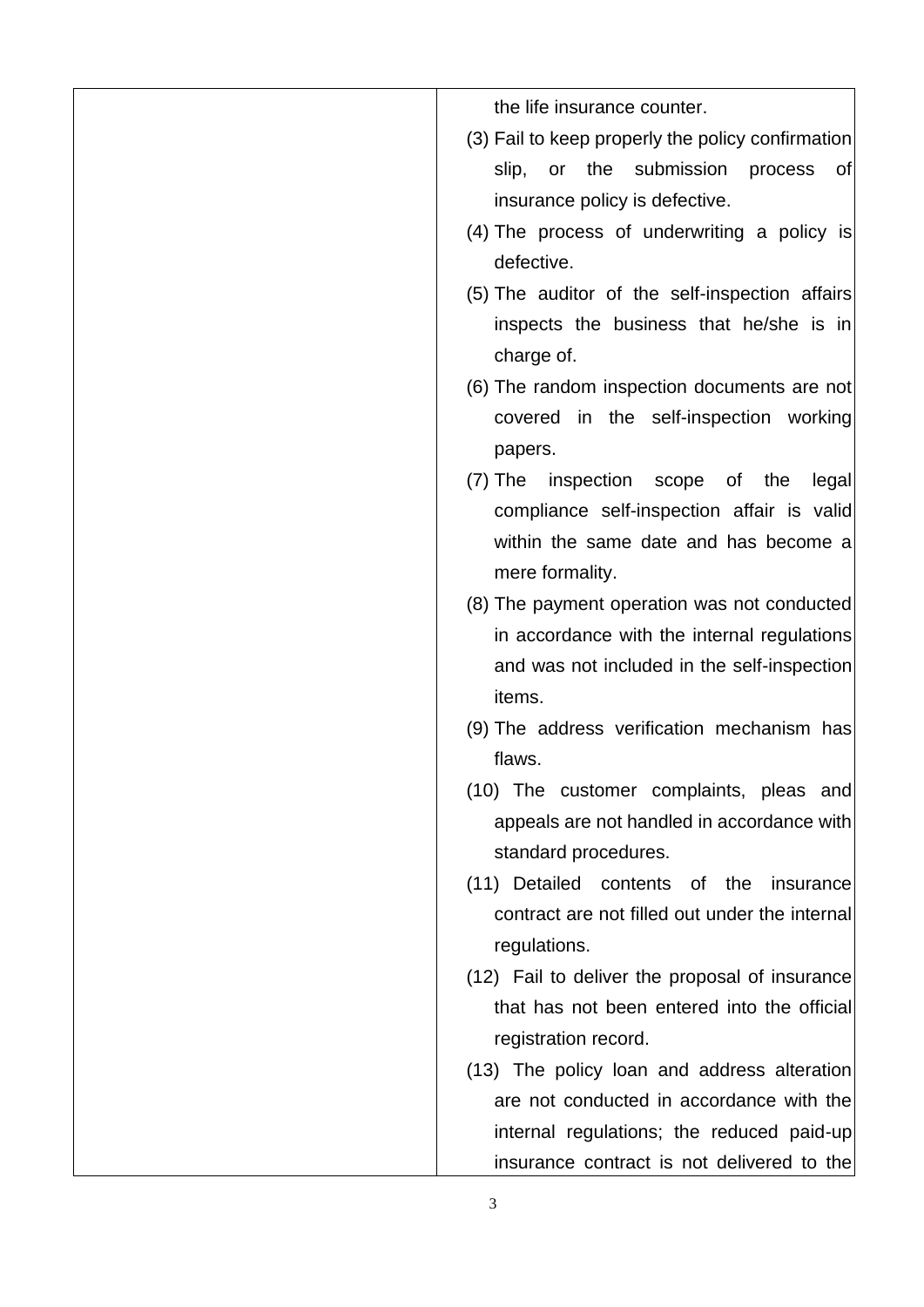insured promptly.

- (14) The address alteration on insurance contract is not verified in accordance with the internal regulations.
- (15) The reduced paid-up insurance procedure is not conducted under the internal regulations.
- (16) When reviewing the address alteration on insurance contract, the supervisor's computer verification code is inconsistent with the signatures.
- (17) Fail to develop enhanced mechanism toward internal control weakness of fraud-related accounting operation process.
- (18) Insurance agents make solicitations during suspension of sale.
- (19) The mechanism of security and phone interview is defective.
- (20) The verification documents of the beneficiary owner was not collected when the beneficiary legal person was applying for premium after the date of maturity.
- (21) The internal lateral ties mechanism pertaining to the unpaid insurance balance has not been established.
- (22) Matters that need attention are not described in the internal control system statement.
- 3. The Financial Supervisory Commission (FSC) found that Chunghwa Post had deficiencies in performing cash count and self-inspection disturbing the sound operation. Considering that Chunghwa Post handled the deficiencies properly and had taken improvement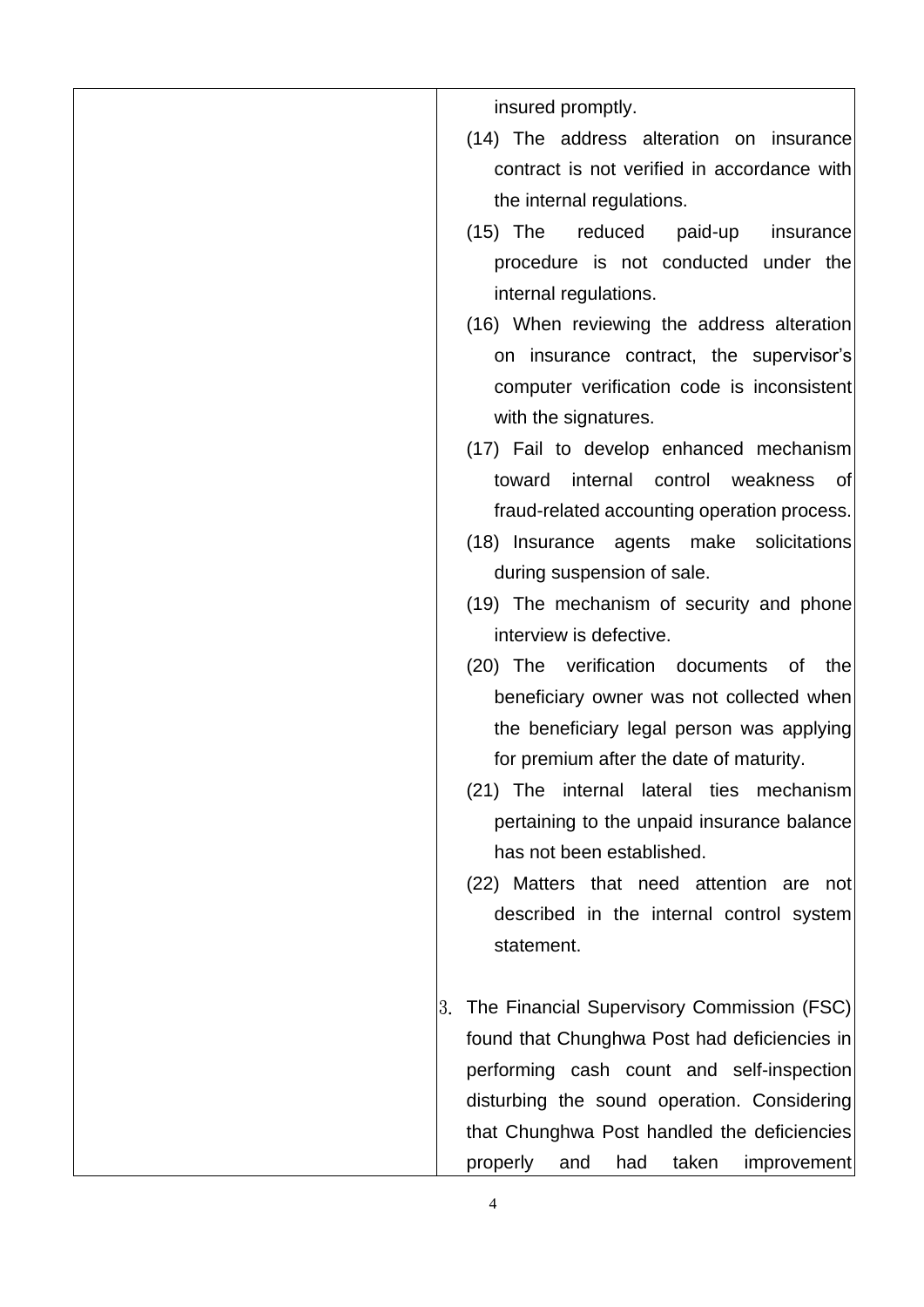measures, The FSC made a correction in accordance with Article 12 of Postal Remittances and Savings Act on March 3, 2020.

- 4. It was discovered that during the process of money laundering control, the Company had regulatory violation to related regulations of Insurance Act. Hence, due to the following violation and based on Paragraph 1 of Article 149 of Insurance Act, the Financial Supervisory Commission ordered the Company to make amends on July 25,2019:
	- (1) The reporting of suspected money-laundering cases did not compile the full corporate information and no regular examination was conducted.
	- (2) The fuzzy match system of name screening/checking was incomplete; and there were omissions in the database of sanctions list.
	- (3) Without re-examination, the review to reported clients suspected for money laundering was terminated.
- 5. It was discovered that the Company did not properly and thoroughly implement the money laundering control measurements for confirming client identity and identifying beneficial ownership when conducting savings and remittances service. Hence, based on Paragraph 1 of Article 12 of Postal Remittances and Savings Act, the Financial Supervisory Commission ordered the Company to make amends on July 25,2019.